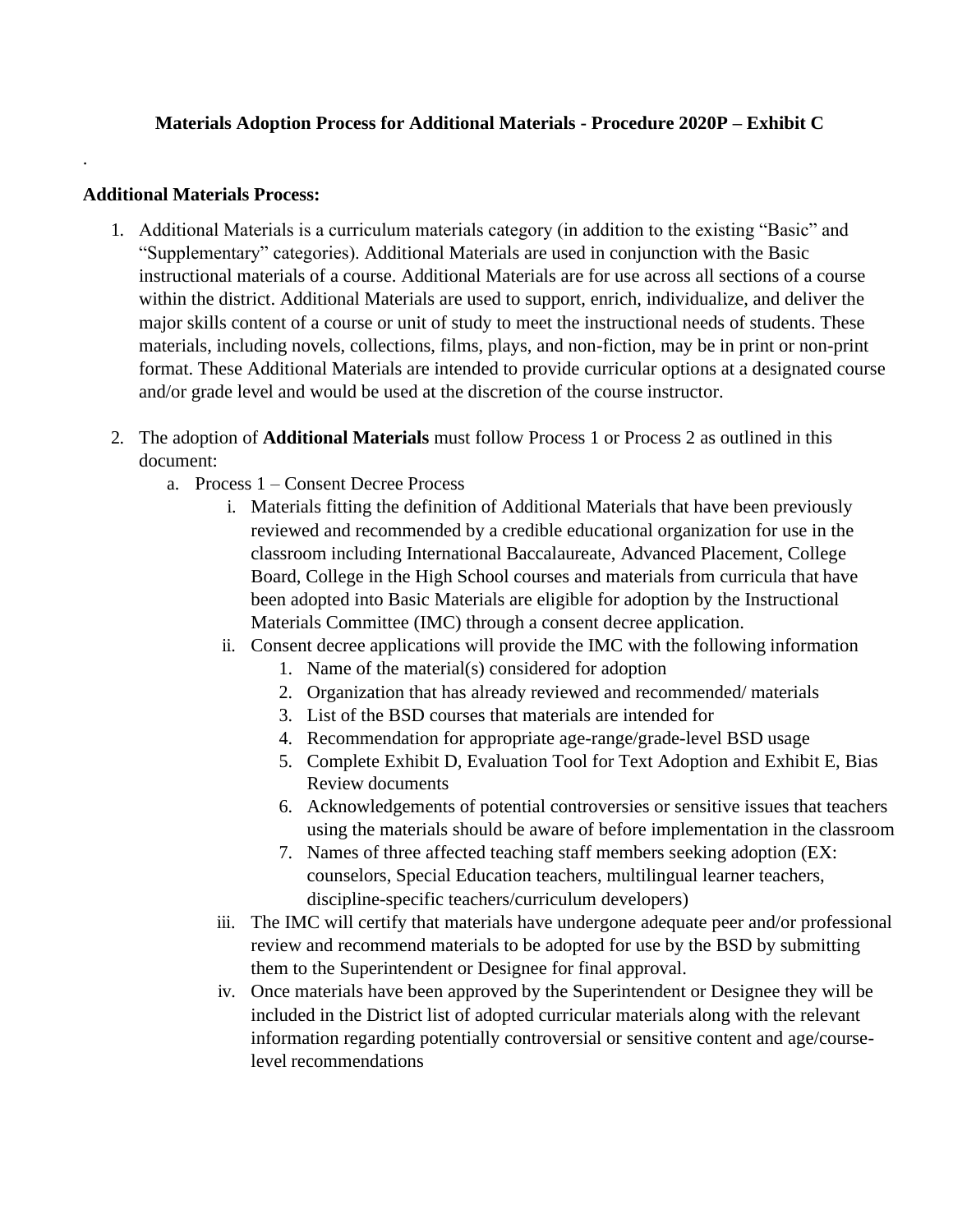- b. Process 2 School-based Review Committee
- i. Any materials that fit the category of Additional Materials, *but which have not seen previous peer/professional review for use in the classroom* will be assessed by a Review Committee before adoption.
- ii. Composition of the Review Committee will be determined in consultation between a building administrator and affected teaching staff according to the following guidelines:
	- 1. The team will include between 4-6 certificated staff (selected from a potential group of counselors, Special Education teachers, multilingual learner teachers, and discipline-specific teachers/curriculum developers)
	- 2. The team will include 1-3 parents from the school community
	- 3. The team will include 2-4 students from the school community
- iii. The Review Committee will conduct their review and recommendation to the IMC according to the following guidelines:
	- 1. All team members must read, re-read, and/or otherwise examined the materials in their entirety during the review process
	- 2. All team members must use and complete Exhibit D, Evaluative Tool for materials assessment and sharing of opinions
	- 3. The team will apply and discuss Exhibit E, Bias Review as part of this process
	- 4. The team will establish and agree upon a reasonable timeline for review of materials and date(s) to discuss final recommendation
	- 5. If the Review Committee does not reach a unanimous agreement on recommending materials for adoption via the IMC, any reservations expressed by the dissenting committee member(s) will be reflected in the final presentation to the IMC.
- iv. Materials deemed worthy of recommendation for adoption by the Review Committee will be submitted to the IMC for approval.
- v. Review Committee adoption recommendations to the IMC will include:
	- 1. Name of the material(s) considered for adoption
		- 2. Review Committee member names
		- 3. List of the BSD courses that materials are intended for
		- 4. Recommendation for appropriate age-range/grade-level BSD usage
		- 5. Acknowledgements of potential controversies or sensitive issues that teachers using the materials should be aware of before implementation in the classroom
		- 6. Copies of the Evaluative Tools and Bias Review used by the Committee
- vi. The IMC will certify that materials have undergone adequate review by the Schoolbased Review Committee and recommend materials be adopted for use by the BSD by submitting them to the Superintendent or Designee for final approval.
- vii. Once materials have been approved, they will be included in the District list of adopted curricular materials along with the relevant information regarding potentially controversial or sensitive content and age/course-level recommendations.